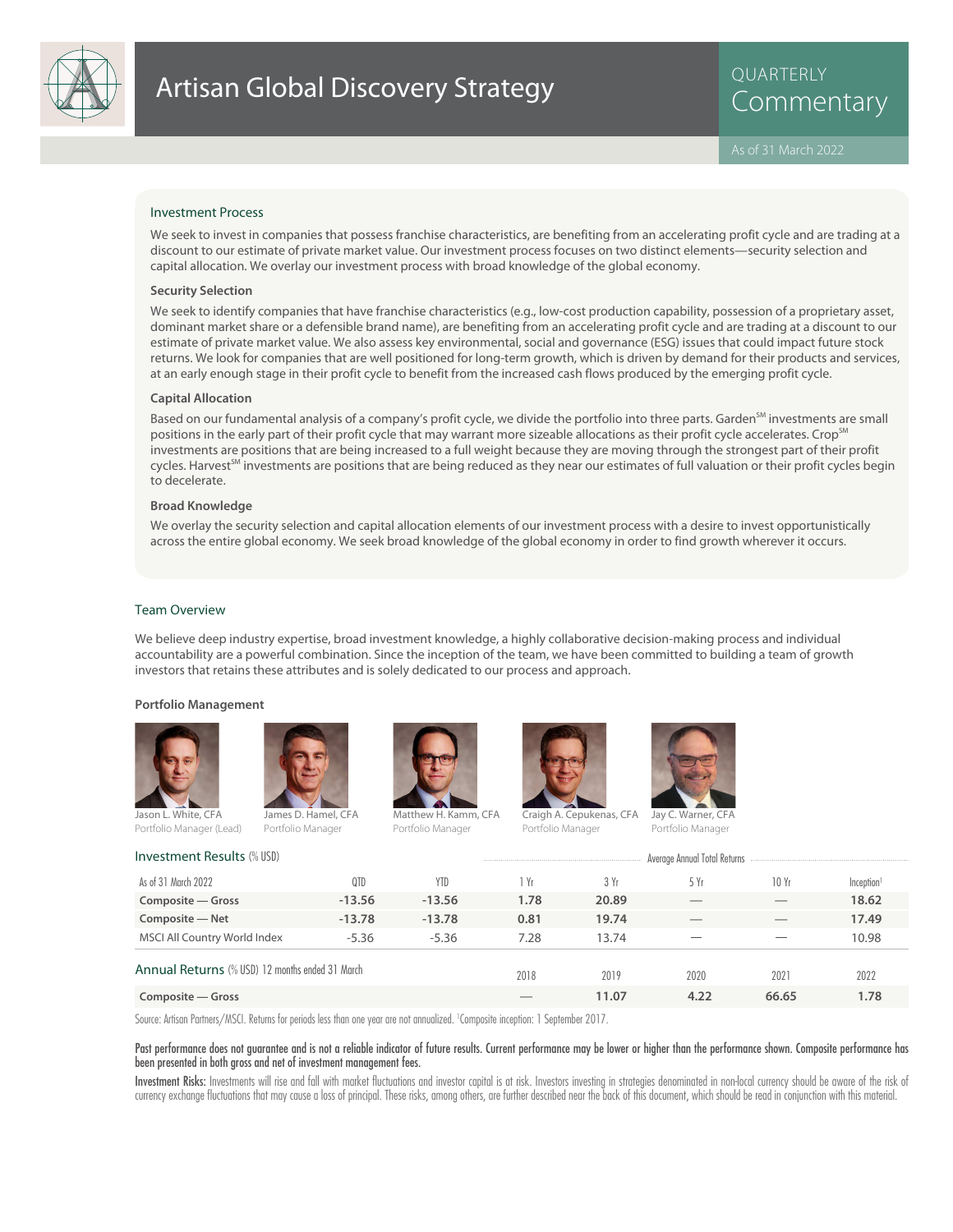

# Quarterly Commentary Artisan Global Discovery Strategy Artisan As of 31 March 2022

### Investing Environment

The MSCI AC World Index notched a 4.6% quarterly decline in response to the event-filled start to 2022. With inflation readings elevated, the Fed pointing to policy tightening ahead and the outbreak of war between Russia and Ukraine, many market participants positioned for higher interest rates. Companies whose valuations are dependent on profits further into the future (growth companies) underperformed with Internet, information technology and health care innovation among the weakest sectors. Energy stocks moved sharply higher along with spiking commodity prices, while more defensive sectors such as utilities, big pharma and consumer staples outperformed as investors hedged their bets regarding the future direction of global GDP growth.

The late February outbreak of war between Ukraine and Russia is giving the post-Cold War order its greatest test. The US, Europe, Australia and Japan, among other countries, levied varying degrees of sanctions against Russia's economy—blocking Russian banks' access to the SWIFT international payment system, restricting aircraft travel, stymying transactions with the Russian central bank and targeting Russian oligarchs through travel bans and asset freezes, among many others. Not only have the war and these sanctions impacted Russia's equity market directly, but they have also had reverberating effects across the global economy—further stressing global supply chains and contributing to a 39% rise in Brent crude oil's price in Q1.

Energy independence has come to the forefront, particularly in Europe where the continent derives 40% of gas, 27% of oil and 46% of coal from Russia. On March 8, the European Commission outlined structural changes to the European Union's energy strategy and its current and long-term decoupling from Russian energy imports. One solution is a step up in renewable energy development, evidenced by Germany recently increasing installation ambitions for wind (5X by 2027) and solar (4X by 2028).

Inflation readings in the US remain elevated, and the Federal Open Market Committee (FOMC) kicked off what the market believes will be a rate hike cycle. Consumer Price Index accelerated to 8.5% YoY in March, the largest increase since the early 1980s. The FOMC's 25bps rate hike in March is the first since 2018, and the market expects 175bps of increases by year end. Rising prices in energy (oil and gasoline), used cars and trucks, electricity and food were all contributors to YoY inflation in March.

Meanwhile, the rising cost of basic goods is weighing on US consumers' purchasing power (household spending makes up approximately 70% of GDP). In addition to the inflation drivers mentioned above, other notable indicators include a declining personal savings rate (falling from its pandemic peak of ~34% to ~6%) as well as rapidly rising mortgage rates and home prices. The recent 158bps spike in 30-year mortgages over the past 90 days, to 4.95%, is the fastest rise since the early 1990s, and home prices have climbed ~10% and ~19% in each of the last two years.

## Performance Discussion

Among our bottom Q1 contributors were Techtronic, Burlington and HubSpot. We continue to believe Techtronic will benefit from consumers increasingly adopting outdoor battery-powered equipment in the periods ahead—approximately 90% of this market is gas powered today, and the company is launching over 80 new products this year. Meanwhile, the company's forethought to build inventory throughout 2021 should enable it to meet consumer demand. Longer term, we believe this high-quality management team is well-positioned to capitalize on the rising popularity of cordless tools by leveraging a network effect to lock in new and existing users within its lithium-ion battery ecosystem. We used Q1's share weakness to add to our position.

Burlington Stores is a leading off-price retailer offering an assortment of apparel, footwear, home, beauty and toys. We began our investment campaign in 2019 as a new management team laid out a credible plan to accelerate top-line growth and close the margin and store-productivity gaps relative to off-price peers Ross and TJ Maxx. Key initiatives include expanding and strengthening its merchant team, improving its ability to purchase inventory items in-season and growing its store footprint through smaller formats. The company has recently faced several setbacks as it works through macro-related headwinds (supply chain constraints, a surge in omicron cases and freight cost pressure). However, it is typical for companies undergoing internal change to face challenges along the way. We continue to believe this management team is noticeably strengthening the company's operations and human capital, which should become more apparent as macro conditions normalize over time. These headwinds also appear more than priced in. Should inflationary pressures persist longer than expected, off-price retailers such as Burlington would likely benefit given their sharp value proposition to consumers.

Despite an expectation for solid growth in 2022 (even against a blockbuster 2021), shares of HubSpot traded lower as investors rotated out of high-growth stocks with elevated multiples. We took advantage of the pullback and added to our position given our optimism the company can sustain strong free cash flow growth, which should support solid long-term investment returns even in a rising rate environment. The tailwind of SMBs digitizing their marketing and sales force functions is strong, and HubSpot's integrated SAAS platform is starting to be adopted by somewhat larger customers within this category. Furthermore, we believe the company has a long runway of cross-sell and up-sell opportunities as it introduces new applications and higher tiers of functionality.

Among our top Q1 contributors were Zynga, Chegg and London Stock Exchange. Zynga is being acquired by Take-Two Interactive at a 64% premium to the prior day's closing share price. We believe a large pipeline of new games should accelerate growth, and Zynga's mobile gaming capabilities should help Take-Two maximize the value of its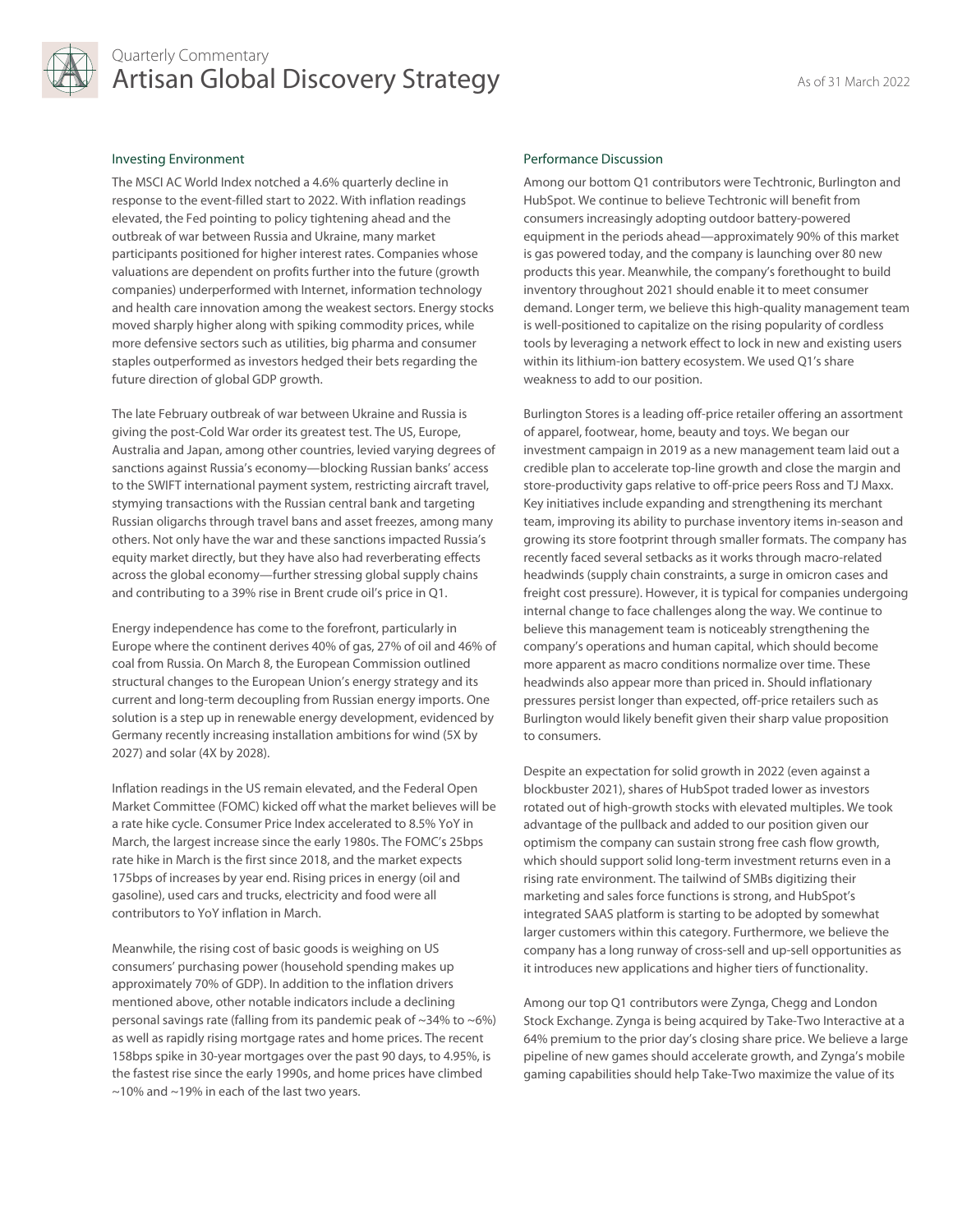intellectual property across console and mobile devices. However, we have been harvesting our position in favor of more compelling opportunities in our pipeline.

We discussed Chegg in last quarter's letter after a pattern of steady long-term growth in US subscribers surprisingly came to an end. Despite this, we stuck by the holding given our belief the stock price selloff was overdone given several tailwinds behind this company's profit cycle—international expansion, cross-selling existing users, expanding into new areas and longer term changes in higher education (e.g., more remote learning, more focus on student outcomes, pressure on tuition). The company's recently reported Q4 results showed signs of stability and are encouraging. Given our longer term thesis is intact, valuation is attractive, and the balance sheet is solid, we continue to hold this security.

London Stock Exchange is an international market infrastructure and capital markets business. The company acquired Refinitiv, Thomson Reuters' former financial and risk business, in early 2021. After some initial investment spending last year, we expect the cost and revenue synergies from this deal to accelerate over the next couple of years. We added to our position ahead of this expected profit cycle acceleration.

#### Portfolio Activity

We used Q1's volatility as an opportunity to tactically upgrade our portfolio. Generally, we exited several positions and reallocated the capital into companies whose profit cycles are more compelling and/or whose valuations are relatively more attractive. We exited Evotec, Veracyte and Lonza in favor of Catalent. We also ended our investment campaigns in Dexcom, Lonza and Hoya to not only initiate Garden<sup>SM</sup> positions in Catalent, CAE and iRhythm, but also to add to our positions in Veeva, Techtronic, CNH Industrial, ON Semiconductor and Argenx as shares of all five companies pulled back during the quarter.

Catalent is one of the largest contract manufacturing suppliers to the pharmaceuticals industry. Drug development is complex, and contract development organizations (CDMOs), such as Catalent, allow pharmaceutical and biotech companies to outsource their drug development and manufacturing needs. This provides several benefits, including reducing or eliminating infrastructure costs, providing access to additional expertise, and enabling pharma and biotech companies to rapidly scale. Given our expectation for persistent strength in the company's biologics business and the longer term potential for gene therapies to emerge as valuable treatment options for patients with certain serious conditions requiring significant help from CDMOs like Catalent—we believe the profit cycle ahead is compelling.

CAE is a global flight simulation and outsourced training company for civil aviation and military aviation. We believe the company is wellpositioned for a post-pandemic recovery in airline traffic magnified by a global pilot shortage that's already driving an outsourcing trend.

The company also made several acquisitions throughout the pandemic which we believe give it significantly higher earnings power as traffic recovers. Longer term, civil and military pilot training is a steady trend as airlines and militaries seek to reduce hourly training costs and avoid large, fixed investments. A global wave of civil pilot retirements and growing military budgets should provide a further tailwind.

We exited our position in Dexcom as shares neared our PMV estimate, and we reallocated the capital into iRhythm whose profit cycle we believe is at an earlier stage. iRhythm develops and markets the Zio, a small, wearable patch which monitors suspected heartbeat arrhythmias. The technology utilizes a proprietary algorithm, based on machine learning, capable of detecting multiple classes of arrhythmias from a database of over 4 million patients. The Zio is a significant improvement over the current standard of care, the much more cumbersome and uncomfortable Holter monitor. The growth runway is meaningful as the Holter monitor market (\$2 billion) converts to patch sensors over time. A new CEO, who we became familiar with while he served as the CFO and COO at Dexcom, was recently appointed. We believe he is taking the appropriate steps to spearhead changes to lower the Zio's cost (as he did with Dexcom's G6/G7 CGM), more aggressively push into international markets and explore use cases beyond arrhythmias. In addition, we are encouraged by Centers for Medicare and Medicaid Services' (CMS) recent decision to set reimbursement at \$200 and have seen additional signs CMS and other Medicare administrative contractors are starting to appreciate Zio's value proposition over the Holter monitor.

We brought ON Semiconductor into the Crop<sup>SM</sup> during Q1 given the stock's attractive valuation and our growing conviction in the profit cycle. ON operates across three segments: power solutions, advanced solutions and intelligent sensing. A new management team, which took over toward the end of 2020, is working to turn the company around by rightsizing its manufacturing footprint, exiting more commoditized products and investing in several compelling growth opportunities. When the dust has settled, we expect the portfolio to be more focused on the auto and industrial segments. As auto OEMs incorporate more automated safety technology and car fleets transition from internal combustion engines to battery electric vehicles, ON's image sensors for cars and silicon carbide inverters which extend EV battery efficiency—will be in high demand. Management's efforts are already bearing fruit as the company recently reported its gross margins rose 1,080bps YoY, prompting it to raise its long-term gross margin target to 49% (from 45%).

We also added to our positions in CNH Industrial and Veeva Systems. CNH is the second-largest global agricultural equipment company (primarily tractors and combines) with leading brands Case IH and New Holland. We believe the company's increased focus on developing precision agriculture and autonomous technology combined with additional internal catalysts—a new CEO who previously led an impressive turnaround at Polaris, greater pricing discipline and improvements to its supply chain efficiency—will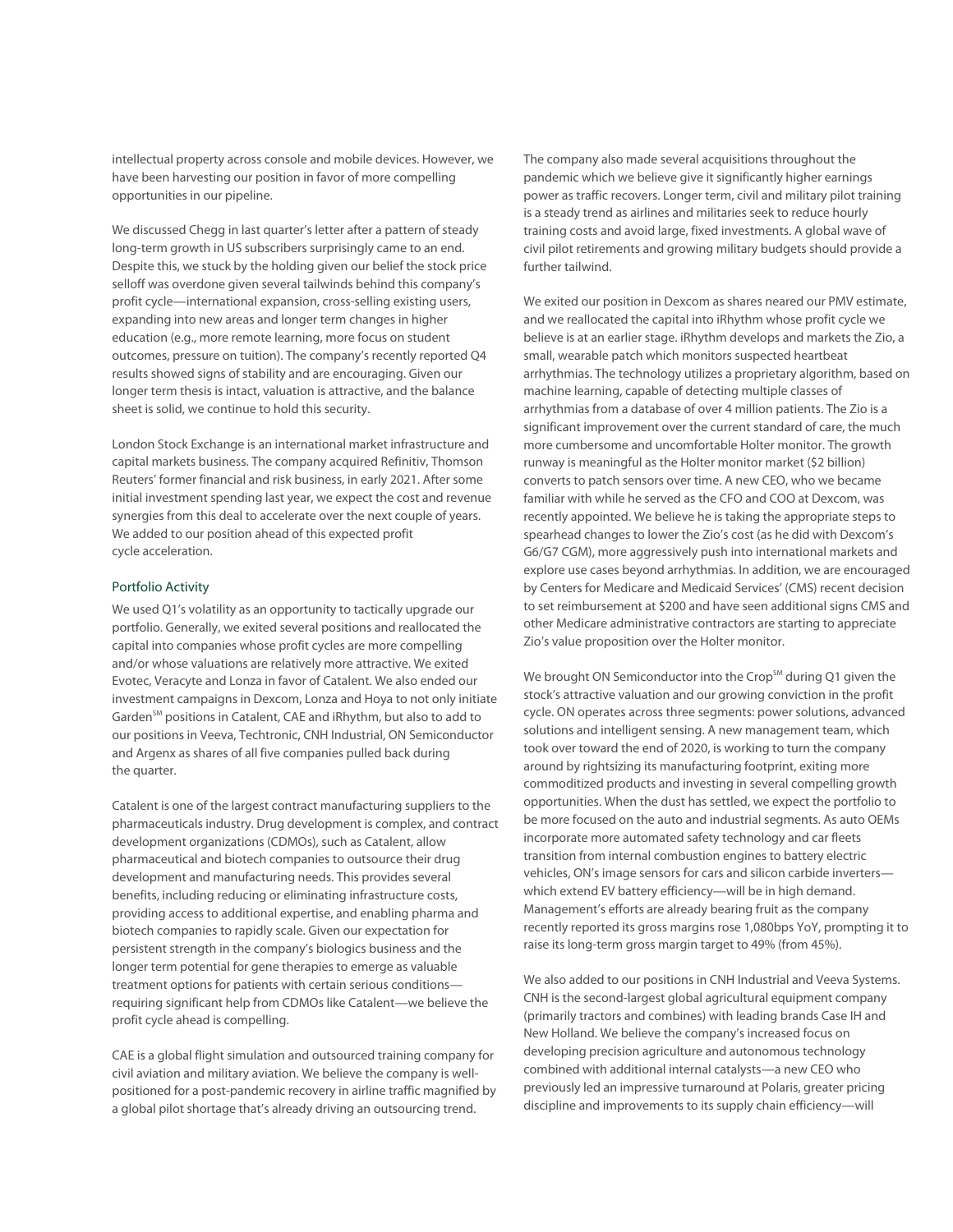enable it to narrow its margin gap with competitor John Deere in the periods ahead.

Veeva's shares pulled back during Q1 alongside the broader tech sector and weaker-than-expected earnings guidance for the first half of this year. Calendar year 2022 results are expected to be back-half weighted. Larger strategic deals in the pipeline are taking longer to close and are driving a weaker-than-expected start to the year. Labor shortages at Veeva and its customers appear to be impacting deal signings and project start timelines. We believe the company can overcome these challenges as the year progresses, with benefits of stronger hiring coming in the second half of the year. We continue to believe the long-term profit cycle runway is attractive, the company's competitive positioning remains strong and its big pharma relationships continue to strengthen.

## Our ESG Journey

We are proud to share our second annual sustainability report was recently published to our website. In 2021, we completed the third year of our team's ESG journey. In our report, we discussed our two key initiatives, knowledge development and engagement, in detail. Furthermore, we made a concerted effort to provide more insight into how we thought about and engaged with our holdings on three key issues we believe are important to our clients and society: modern slavery within the global supply chain, diversity, equity and inclusion, and environmental sustainability.

We generally use these letters to provide ESG commentary and case studies related to portfolio holdings. This quarter, we thought it might be informative to illustrate how our ESG framework can occasionally lead us to not invest in otherwise interesting new ideas. Our team recently evaluated a US drug distributor whose share price is not only trading at an attractive valuation but also has an early profit cycle underway. The company is using relatively low-growth cash flows from its core distribution franchise to fund several newer health care services businesses with strong growth prospects.

A key component of our ESG integration framework is to conduct an Issues that Matter Assessment (ITMA) as part of our research into new investment ideas. In this case, our ITMA was dominated by the company's (along with its peers') historical involvement in the nation's opioid abuse crisis. As analysts, we tend to initially think about this risk through a financial lens. In fact, as we were doing our research, the distributors finalized a (sizeable) monetary settlement with state attorneys general. We felt comfortable the monetary impact of this crisis was knowable and factored it into our PMV assessment. However, our primary focus in assessing this risk from an ESG standpoint was to ensure the company had learned from its missteps, to see evidence it had made the necessary changes (to processes, personnel and culture) and took steps to avoid similar crises in the future. While it took some important steps—growing its compliance department, creating a freestanding compliance board committee and separating the roles of chief legal and chief compliance officersour interaction with the company did not adequately satisfy our concerns. Leadership changes at the board and executive level were not as widespread as we might have expected, and we didn't observe a strong sense of internal reflection and/or acknowledgement on the company's part that it bore some responsibility for such a tragic public health disaster. While we weren't looking for "perfect" answers to our questions, we wanted assurance the company's culture was evolving for the better.

To be clear, our decision not to invest based on ESG concerns may be proven wrong—assessing corporate culture dynamics from the outside is an imperfect science to be sure, and the opioid crisis will most likely prove to be a "100-year flood" event for the pharmaceutical supply chain. However, our long history following US health care services companies has taught us there are frequent tensions between optimizing profits and serving patients and taxpayers. These issues often appear as grey areas—hence, our interest in assessing how this company's cultural instincts would direct it in future grey-area decisions. Left with insufficient confidence in how these decisions would be made, we concluded our work and moved on to other new idea research.

#### Perspective

In recent quarters—particularly in early 2022—the market has been reacting to some disruptive macroeconomic forces. Inflation has reached levels not seen in decades as pandemic-driven supply chain and labor constraints have left businesses struggling to keep up with pent-up consumer demand. These supply challenges have sadly been further exacerbated by Russia's invasion of Ukraine. The Fed (along with many of its global counterparts) has understandably begun to tighten the money supply to counter these inflationary pressures, leading to a sharp move up in interest rates.

While earnings results for many of our Crop<sup>SM</sup> holdings remain solid (either because they're not overly sensitive to the broader economy or because they have sufficient pricing power to offset rising costs), recent stock performance has been poor due to multiple compression. Investors have repositioned away from more highly valued secular growth stocks toward cheaper securities, especially those benefiting from rising commodity prices and those with recession-resistant characteristics. Essentially, as the cost of capital has risen, investors are putting greater weight on today's profits and less on how much a business can potentially earn five years from now.

It's reasonable to think some of these macro dynamics could represent a new ongoing reality. For several decades, stocks have enjoyed secularly declining interest rates while economic globalization has helped corporate margins expand. Today, interest rates are rising, and "de-globalization" has become a popular buzzword as businesses struggle to adapt to increasing levels of supply chain friction (trade restrictions, shipping bottlenecks, commodity shortages). While the intensity of some of these recent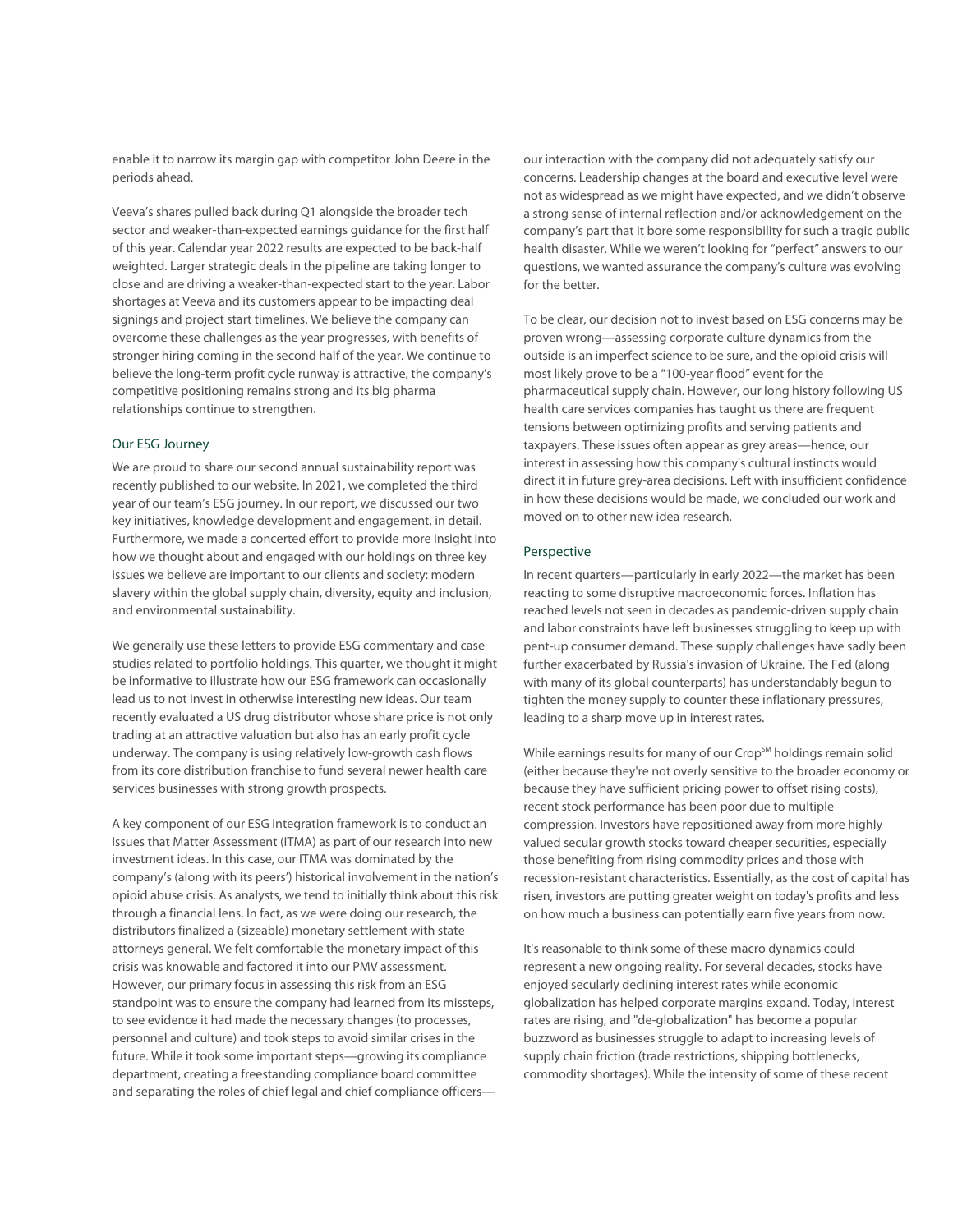trends may moderate (for example, there remain good arguments why interest rates can rise, but not extraordinarily), we would not be surprised to see lower portfolio returns for a period of time relative to the 20% annualized net return achieved over the past three years.

With that said, and with a difficult start to 2022 fresh in our minds, we still see the ability to outperform the market over reasonable periods of time. In the short term, we face a challenging environment for our process, as markets rapidly reposition away from high-quality secular growth stocks toward lower multiple securities. While commoditysensitive stocks as well as perceived defensive industries such as utilities, consumer staples and big pharma have relative momentum in this market, we think it's getting a bit late for investors to reposition into those areas. For one, commodity price-driven profit cycles tend to be derailed as economic activity slows (a likely consequence of today's macro forces). While more staple-like businesses tend to resist such slowdowns, after their recent outperformance, we consider their valuations stretched relative to profit growth that does not seem to be accelerating. Meanwhile, secular growth stock valuations have come down noticeably on both absolute and relative terms. As profit cycle trends in our larger Crop<sup>SM</sup> holdings remain solid, we foresee a day when these securities will be viewed as increasingly attractive as higher interest rates and global trade disruption likely take a toll on GDP growth.

Our team has experienced similar periods of short-term headwinds in the past, and by consistently following our process we have rebounded to deliver outperformance over full market cycles. As is always the case during periods of volatility, we have been opportunistically adding to several of our highest conviction holdings, including those mentioned earlier in this letter, while also introducing several attractive franchises into the Garden<sup>SM</sup>. As always, we consider our longer time horizon (made possible by the trust and patience of our clients) to be one of our team's most important assets.

## ARTISAN CANVAS

Timely insights and updates from our investment teams and firm leadership Visit www.artisancanvas.com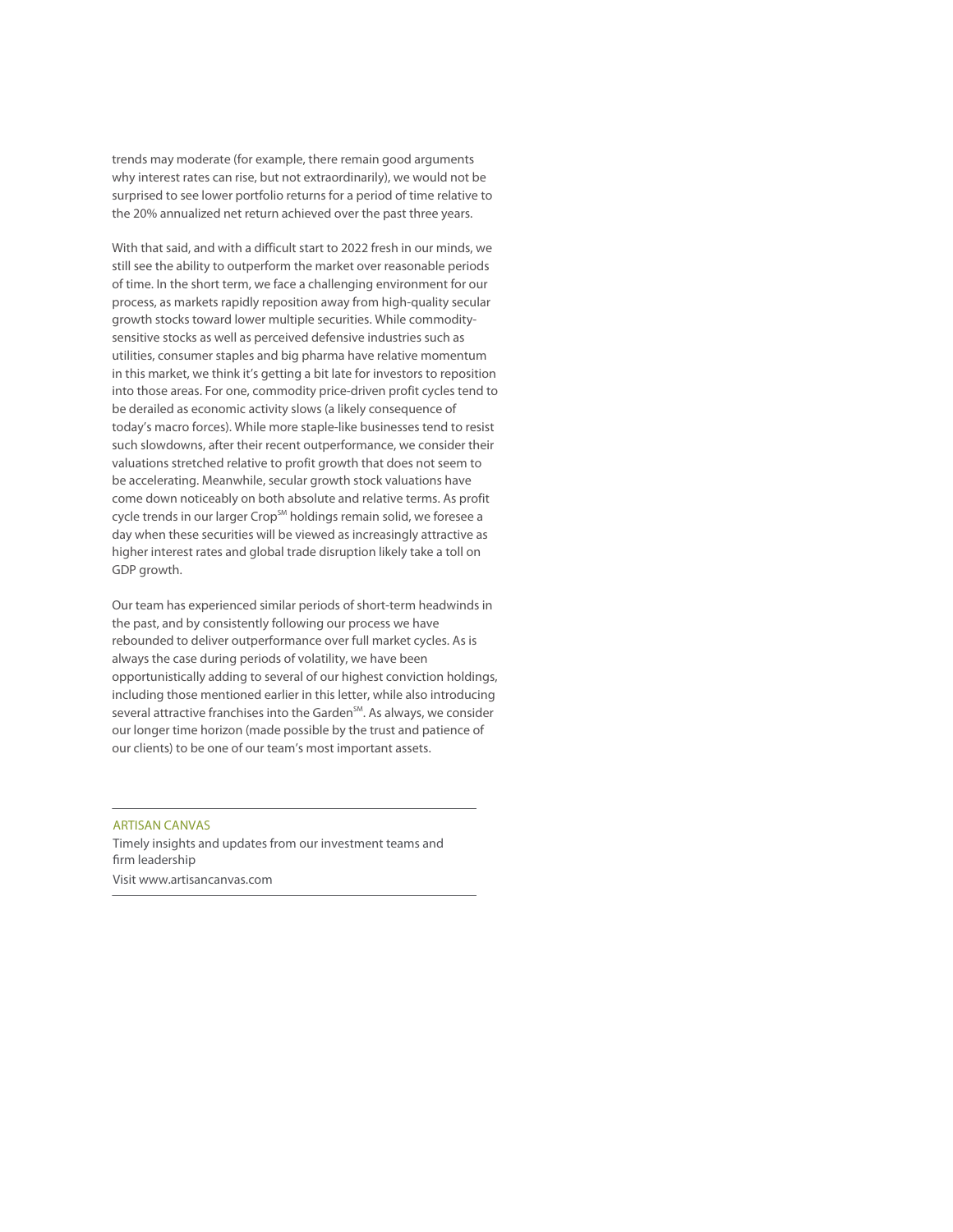# **For more information:** Visit www.artisanpartners.com

Investment Risks: International investments involve special risks, including currency fluctuation, lower liquidity, different accounting methods and economic and political systems, and higher transaction costs. These risks are greater in emerging markets. Securities of small- and medium-sized companies tend to have a shorter history of operations, be more volatile and less liquid and may have underperformed securities of large companies during some periods. Growth securities may underperform other asset types during a given period. These risks, among others, are further described in Artisan Partners Form ADV, which is available upon request.

Unless otherwise indicated, the Artisan Strategy characteristics relate to that of an investment composite or a representative account managed within a composite. It is intended to provide a general illustration of the inv considerations used by Artisan Partners in managing that strategy. Individual accounts may differ, at times significantly, from the reference data shown due to varying account restrictions, fees and expenses, and since inc among others. Where applicable, this information is supplemental to, and not to be construed with, a current or prospective client's investment account information. References to individual security performance relate to a in the composite. Individual holding periods may differ.

Securities referenced may not be representative of all portfolio holdings. Securities of the same issuer are aggregated to determine a holding's portfolio weight. Portfolio statistics calculations exclude outlier data and applicable attributes, such as private securities. Artisan Partners may substitute information from a related security if unavailable for a particular security. This material is as of the date indicated and is subject to c not sum due to rounding.

Attribution is used to evaluate the investment management decisions which affected the portfolio's performance when compared to a benchmark index. Attribution is not exact, but should be considered an approximation of the contribution of each of the factors considered.

Net-of-fees composite returns were calculated using the highest model investment advisory fees applicable to portfolios within the composite. Fees may be higher for certain pooled vehicles and the composite may include acc performance based fees. All performance results are net of commissions and transaction costs, and have been presented aross and net of investment advisory fees. Dividend income is recorded net of foreian withholding taxes or as soon after the ex-dividend date as the information becomes available to Artisan Partners. Interest income is recorded on the accrual basis. Performance results for the Index include reinvested dividends and are prese withholding taxes but, unlike the portfolio's returns, do not reflect the payment of sales commissions or other expenses incurred in the purchase or sale of the securities included in the indices.

MSCI All Country World Index measures the performance of developed and emerging markets. The index(es) are unmanaged; include net reinvested dividends; do not reflect fees or expenses; and are not available for direct inve

The Global Industry Classification Standard (GICS®) is the exclusive intellectual property of MSCI Inc. (MSCI) and Standard & Poor's Financial Services, LLC (S&P). Neither MSCI, S&P, their affiliates, nor any of their thir Parties") makes any representations or warranties, express or implied, with respect to GICS or the results to be obtained by the use thereof, and expressly disclaim all warranties, including warranties of accuracy, complet and fitness for a particular purpose. The GICS Parties shall not have any liability for any direct, indirect, special, punitive, consequential or any other damages (including lost profits) even if notified of such damages.

MSCI makes no express or implied warranties or representations and shall have no liability whatsoever with respect to any MSCI data contained herein. The MSCI data may not be further redistributed or used to create indices products. This report is not approved or produced by MSCI.

This summary represents the views of the portfolio manager as of 31 Mar 2022. Those views and portfolio holdings are subject to change and Artisan Partners disclaims any obligation to advise investors of such changes. The portfolio holdings does not constitute a recommendation of any individual security. For a complete list of holdings by contribution to the strategy, refer to the Contributors to Return chart.

Portfolio statistics are obtained from various data sources and intended to provide a general view of the portfolio, or Index, at a point in time. Artisan Partners excludes outliers when calculating portfolio characteristi related security to calculate statistics if information is unavailable for a particular security. Private Market Value is an estimate of the value of a company if divisions were each independent and established their own m Cash Flow is a measure of financial performance calculated as operating cash flow minus capital expenditures.

Our capital allocation process is designed to build position size according to our conviction. Portfolio holdings develop through three stages: Garden<sup>SM</sup>, Crop<sup>SM</sup> and Harvest<sup>SM</sup>. Garden<sup>SM</sup> investments are situations wh there is not clear evidence that the profit cycle has taken hold, so positions are small. Crop<sup>sm</sup> investments are holdings where we have gained conviction in the company's profit cycle, so positions are larger. Harvest<sup>sm</sup> that have exceeded our estimate of intrinsic value or holdings where there is a deceleration in the company's profit cycle. Harvest™ investments are generally being reduced or sold from the portfolios.

This material is provided for informational purposes without regard to your particular investment needs and shall not be construed as investment or tax advice on which you may rely for your investment decisions. Investors financial and tax adviser before making investments in order to determine the appropriateness of any investment product discussed herein. In no event shall Artisan Partners have any liability for direct, indirect, special, consequential (including, without limitation, lost profits) losses or any other damages resulting from the use of this material.

Artisan Partners Limited Partnership (APLP) is an investment adviser registered with the U.S. Securities and Exchange Commission (SEC). Artisan Partners UK LLP (APUK) is authorized and regulated by the Financial Conduct Au registered investment adviser with the SEC. APEL Financial Distribution Services Limited (AP Europe) is authorized and regulated by the Central Bank of Ireland. APLP, APUK and AP Europe are collectively, with their parent referred to as Artisan Partners herein. Artisan Partners is not registered, authorised or eligible for an exemption from registration in all jurisdictions. Therefore, services described herein may not be available in certa does not constitute an offer or solicitation where such actions are not authorised or lawful, and in some cases may only be provided at the initiative of the prospect. Further limitations on the availability of products or may be imposed.

This material is only intended for investors which meet qualifications as institutional investors as defined in the applicable jurisdiction where this material is received, which includes only Professional Clients or Eligi the Markets in Financial Instruments Directive (MiFID) where this material is issued by APUK or AP Europe. This material is not for use by retail investors and may not be reproduced or distributed without Artisan Partners'

In the United Kingdom, issued by APUK, 25 St. James's St., Floor 3, London SW1A 1HA, registered in England and Wales (LLP No. OC351201). Registered office: Reading Bridge House, Floor 4, George St., Reading, Berkshire RG1 Ireland, issued by AP Europe, Fitzwilliam Hall, Fitzwilliam Pl, Ste. 202, Dublin 2, D02 T292. Registered office: 70 Sir John Rogerson's Quay, Dublin 2, D02 R296 (Company No. 637966).

Australia: This material is directed at wholesale clients only and is not intended for, or to be relied upon by, private individuals or retail investors. Artisan Partnes Australia Pty Ltd is a representative of APLP (ARBN (ARBN 603 522 649). APLP and APUK are respectively regulated under US and UK laws which differ from Australian laws and are exempt from the requirement to hold an Australian financial services license under the Australian Act 2001 in respect to financial services provided in Australia.

Canada: This material is distributed in Canada by APLP and/or Artisan Partners Distributors LLC, which conduct activities in Canada under exemptions from the dealer, portfolio manager and investment fund manager registrati applicable Canadian securities laws. This material does not constitute an offer of services in circumstances where such exemptions are not available. APLP advisory services are available only to investors that quality as " applicable Canadian securities laws.

© 2022 Artisan Partners. All rights reserved.

For Institutional Investors – Not for Onward Distribution